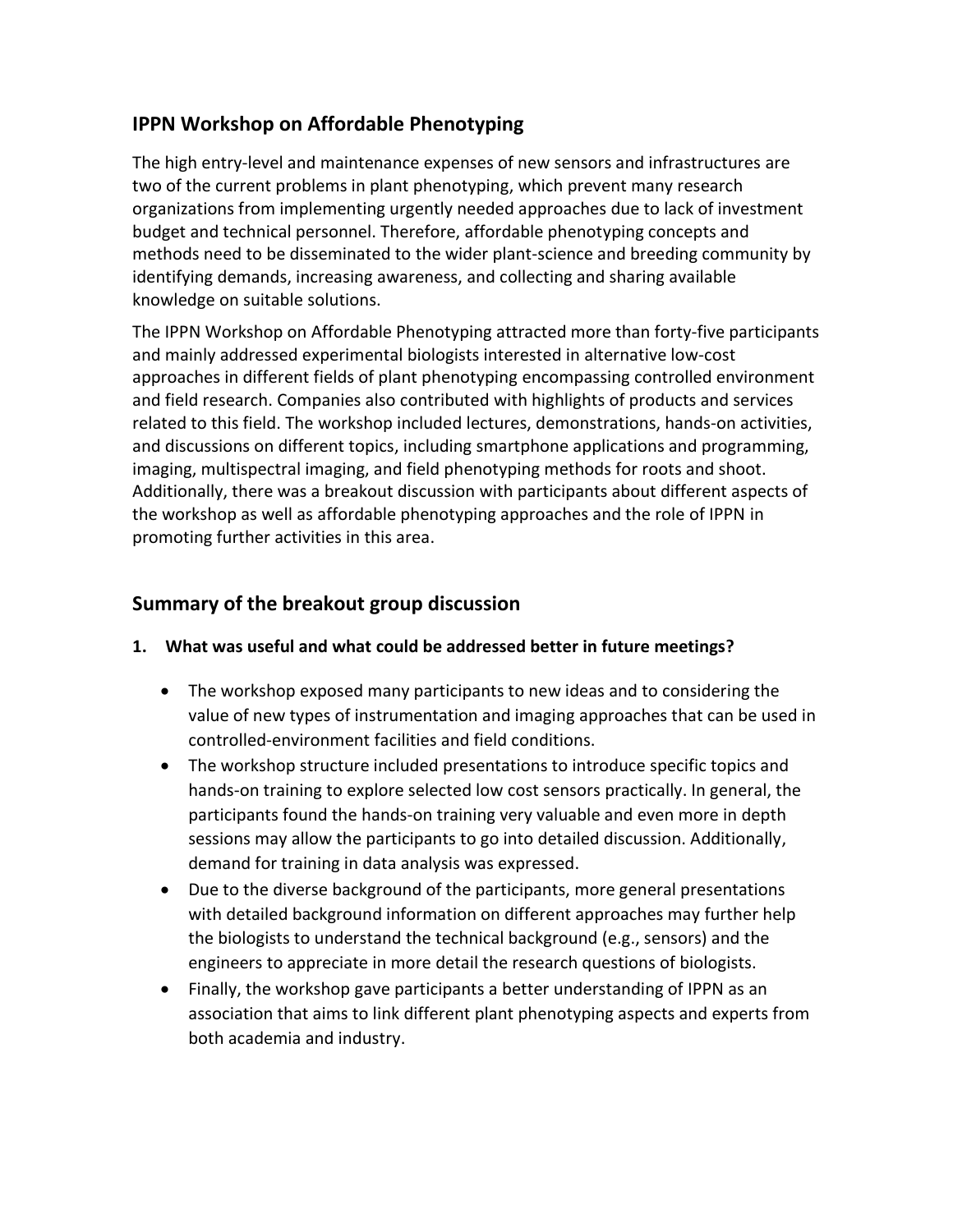#### **2. What can be considered 'affordable phenotyping'?**

- A number of definitions for 'affordable phenotyping' addressing aspects of costeffective and cost-efficient approaches were proposed and discussed by participants:
	- $\circ$  Affordable phenotyping applies to cost-effective methods and tools that allow an increase in access to phenotyping.
	- $\circ$  Affordable vs. accessible is relevant not only using phenotyping tools but also answering biological questions. In this respect, enabling access to existing platforms can be considered a cost-effective approach.
	- $\circ$  Costs considerations ought to include not only the initial investment but also the desired throughput, measurement quality, data evaluation, and data consumption, that is, the entire pipeline from measurements to data analysis must be taken into account.
	- o Focus on relevant measurements and data is a cost-effective approach because not every measurement or data point may be relevant.

### **3. Future demand and challenges?**

- Approaches for root phenotyping or field phenotyping represent a substantial challenge.
- Decision making (decision support systems), particularly in breeding, was regarded as an important practical outcome of phenotyping approaches that must still be developed. Therefore, close interaction between developer and user is important.
- The effective utilization of phenotyping platforms require both researchers and service providers.
- There is competition between researchers and developers for cost-effective ideas and solutions.
- The quality of affordable sensors requires benchmarking these approaches, which is often missing for plant-research purposes.
- There is a demand for the further development of smartphone-based approaches for different purposes, including but not limited to training and education as well as use in inaccessible field scenarios.
- A number of low-cost approaches is widely available, and sharing the experience within the community would help and prevent 'reinventing the wheel'. An online tool to categorize experts and phenotyping methods was considered useful by some participants.
- Interaction with the industry may be useful to identify the requirements of the community and bringing new developments to the market. Additionally, academic users may become testers of new equipment.